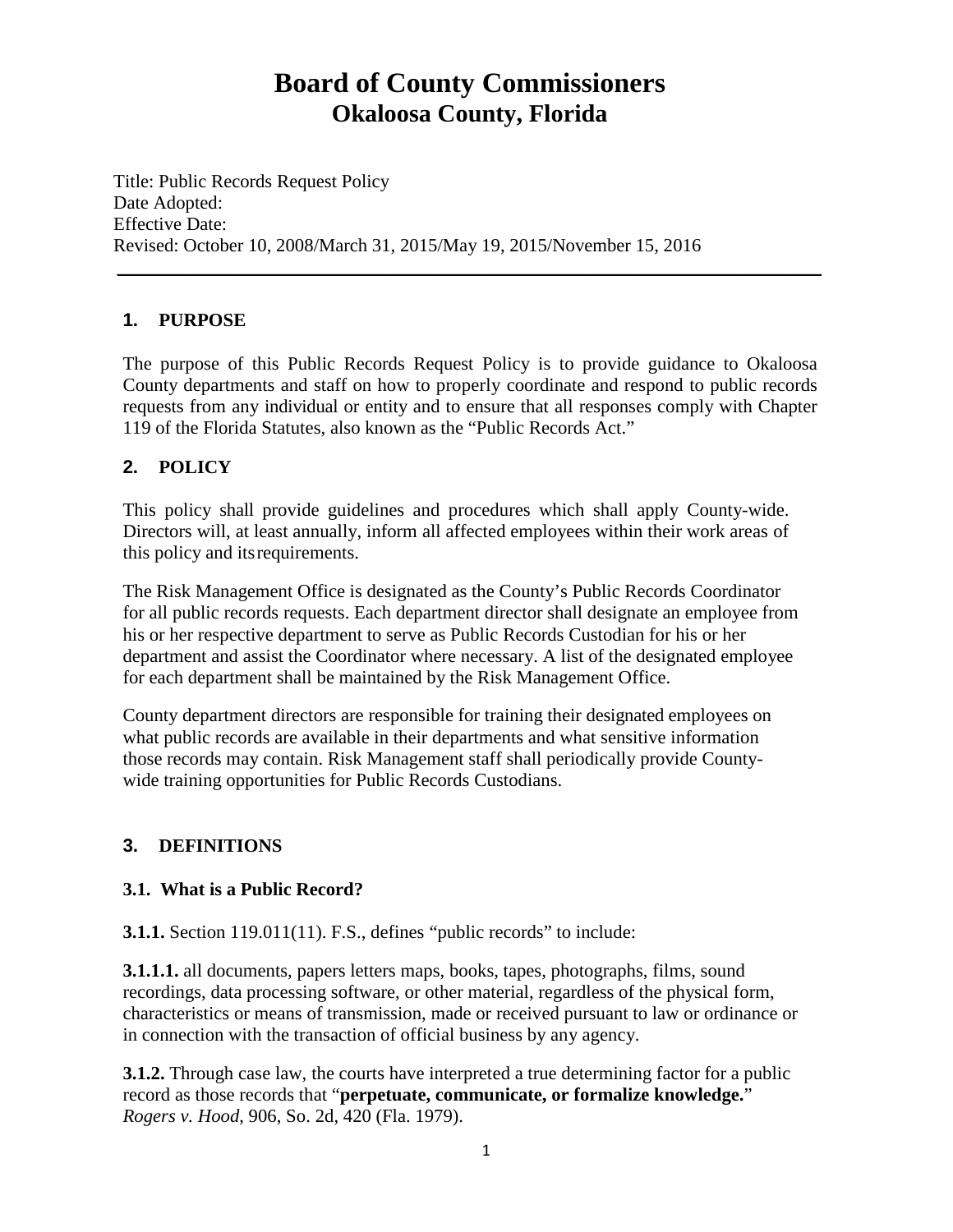## **4. PROCEDURES**

When a County employee receives a public records request, the following procedures shall apply:

4.1. If the request is verbal, the employee receiving the request shall write down as much information regarding the request as possible; i.e., person making the request including contact information, what documents are being requested, and any specific information such as dollar amount threshold, delivery expectations, time expectations, etc.

4.2. NOTE: A public records request does not have to be in writing as a prerequisite for completing a request.

4.3. The employee receiving the request shall notify Risk Management of the public records request and provide a copy of any written request. This notification shall be done as soon as possible but no later than two (2) business days from receipt.

4.4. Upon receipt of the public records request, Risk Management shall acknowledge receipt of the request to the requestor and shall coordinate compilation of the requested records with the appropriate departments as necessary.

4.5. If the request involves Board action or approval, Risk Management will notify the Deputy Clerk to BCC in the Clerk of Circuit Court's Office to coordinate the records request.

4.6. Risk Management will direct and provide all correspondence to the requestor of the records unless other arrangements are made between Risk Management and the department possessing thepublic records.

4.7. Risk Management will maintain communication with the County department's public records custodian possessing the public records and will notify the department when all aspects of the public records request have been satisfied.

4.8. Risk Management shall notify Information Technology Department and other departments where necessary to ensure backups are made for those public records requests that become and/or are made on behalf of litigation or when otherwise required.

4.9. If litigation is pending or reasonably anticipated, records relating to the subject of the litigation shall not be disposed of in any manner and Risk Management shall be provided notice of the pending or anticipated litigation. The Risk Manager will provide notice when it is permissible to dispose of records relating to litigation.

4.10. "Standing" public records requests: The County cannot honor public records requests that demand future copying or production (i.e., "please forward all future meeting minutes…"). The Public Records Act requires production of present documents that are available and does not contain provisions to require a custodian to foresee the future as future documents may or may not be generated.

4.11 Information Technology Department shall be the repository of all electronic mail ("email") that is transmitted or received on the County system. In the event that there is a public records request which includes a request for emails, the search for the responsive emails shall be conducted by the Information Technology Department. Once the search has been completed, it will be the responsibility of the respective departments to review the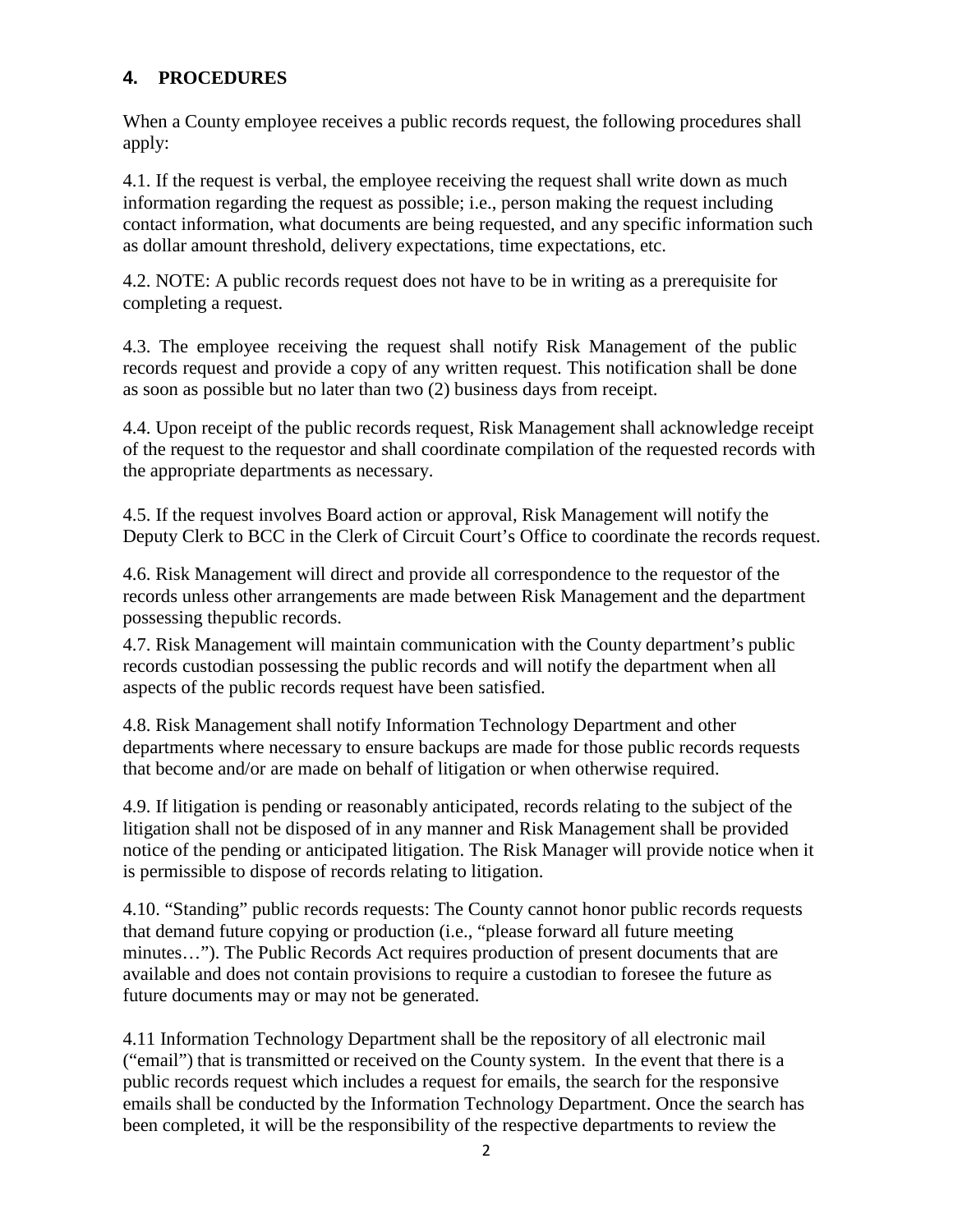responsive emails to determine whether any exception or confidentiality provision would apply.

# **5. EXCEPTIONS TO PUBLIC RECORDSINFORMATION**

5.1. Although documents that perpetuate, communicate, or formalize knowledge are public records, not all information found in that public record is necessarily subject to dissemination or release. For example, employee personnel files are public records; however, information such as social security numbers is protected and is not to be released.

5.2. The following public documents/instruments are examples that may include sensitive material that is either confidential or exempt from the Public Records Act or some other statutory exemption:

5.2.1. 911 recordings

5.2.2. EMS run logs (patient information)

5.2.3. Employee records

5.2.4. Settlement documents

5.2.5. Attorney client communications/bills

5.3. This list is not all encompassing. County departments shall seek guidance from their Public Records Custodian(s), the Risk Manager, or the County Attorney if they are unsure of what constitutes sensitive information prior to release of the public record(s).

5.4. Documents that contain protected exempt material will be redacted and the document shall then be released to satisfy the public records request.

### **6. FEES**

All fees imposed for duplication of printed public records will comply with the Public Records Act, Chapter 119 F.S. Fees may only be imposed for duplication of public records and will be assessed through Risk Management.

6.1. Unless specifically stated otherwise through state statute, the following statutory fees will apply to copying of public records:

| 6.1.1. single sided page (letter $&$ legal): | \$ .15 per page  |
|----------------------------------------------|------------------|
| 6.1.2. double sided page (letter $&$ legal): | \$ .20 per page  |
| 6.1.3. certified copy:                       | $$1.00$ per page |
| 6.1.4 optical disk charge if required        | $$1.00$ per disk |
|                                              |                  |

6.1.5 email search: \$48.00 base charge per search (depending on the extensive nature of the email search, additional costs may be charged).